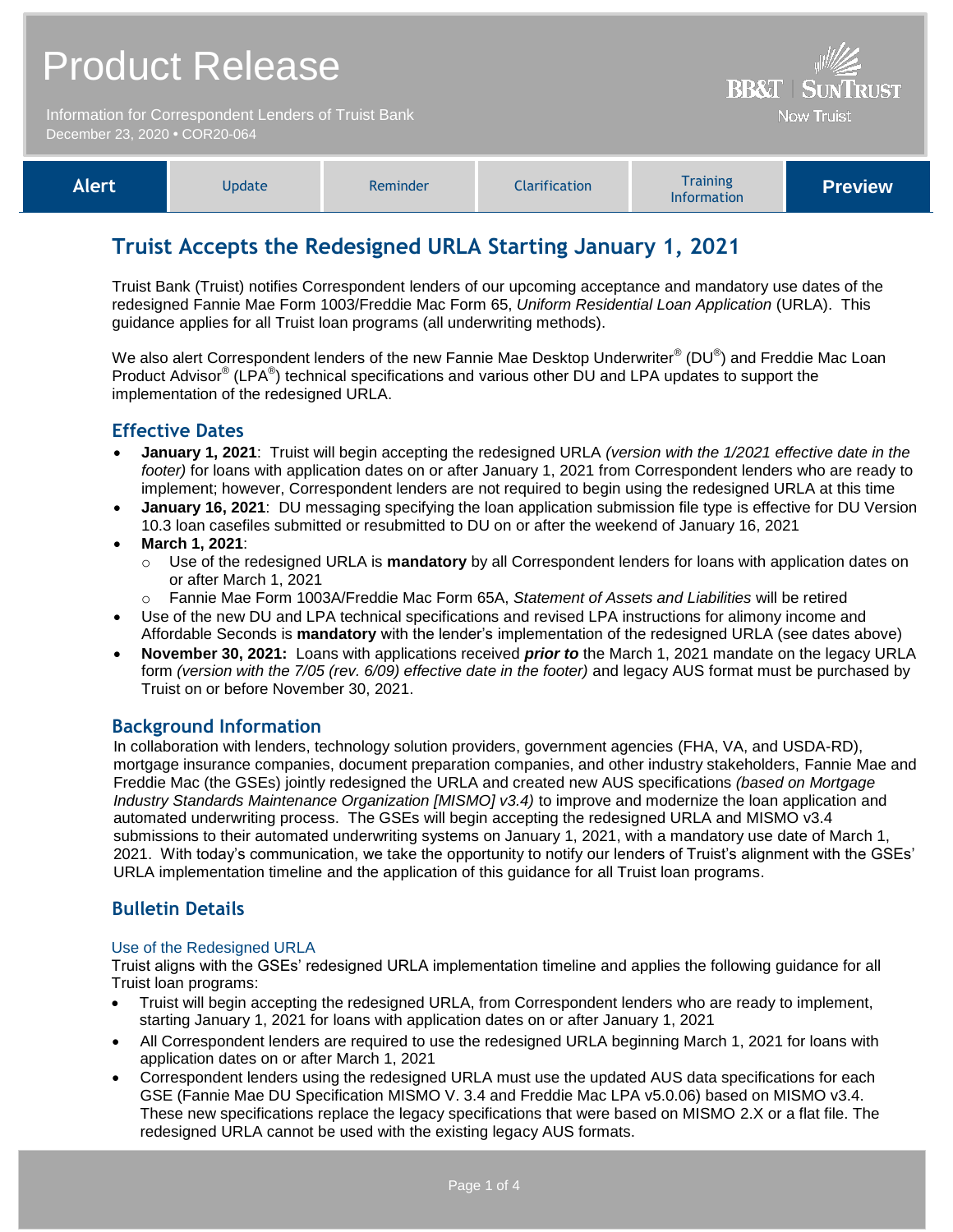Information for Correspondent Lenders of Truist Bank December 23, 2020 **•** COR20-064



## **Bulletin Details, continued**

#### Use of the Redesigned URLA, continued

 If a legacy AUS file is submitted *prior to* the March 1, 2021 mandate, the submitted file may remain in the legacy format and the lender may complete the loan using the legacy 07/05 (Rev. 06/09) URLA form, even after the mandate; however, the loan must be purchased by Truist on or before November 30, 2021. **New** applications submitted after the mandate will not be accepted if submitted using a legacy AUS file format.

**Note**: Truist is imposing the above referenced November 30, 2021 purchase (by Truist) cut-off date to ensure compliance with the GSEs March 1, 2022 delivery date requirements for loan applications in the legacy AUS format and on the legacy URLA form.

 The Fannie Mae Form 1003A/Freddie Mac Form 65A, *Statement of Assets and Liabilities* (and the Spanish equivalent versions) will not be used with the redesigned URLA and will be retired on March 1, 2021

#### DU and Fannie Mae Selling Guide Updates to Support the Redesigned URLA: *New Messaging and Other Updates*

DU will issue messages specifying the version of the loan application that was used for the submission of the DU loan casefile based on the timelines below.

#### *Loan casefiles submitted using the MISMO V3.4 loan application:*

 Loan casefiles *submitted or resubmitted* after the weekend of January 16, 2021: A new Observation message will be issued stating the MISMO V3.4 loan application was used on the loan casefile submission.

#### *Loan casefiles submitted using the 1003 v3.2 or MISMO v2.3.1 loan application:*

- Loan casefiles *created on or after January 16, 2021*: A new Observation message will be issued stating the loan casefile was submitted using the 1003 v3.2 or MISMO v2.3.1 loan application, and that as of March 1, 2021 all new loan applications must be submitted using the redesigned Form 1003 (MISMO V3.4).
- Loan casefiles *created on or after March 1, 2021*: A new Ratings message will be issued stating the loan casefile was submitted using the 1003 v3.2 or MISMO v2.3.1 loan application, and that all new loan applications taken on or after March 1, 2021 must be submitted using the redesigned Form 1003 (MISMO v3.4).

#### Several other updates are being made to DU to support the redesigned URLA. See the *[Desktop](https://singlefamily.fanniemae.com/media/document/pdf/du-support-redesign-urla-jan-1-2021)*

*Underwriter/Desktop Originator Release Notes - [Support of the Redesigned Uniform Residential Loan Application](https://singlefamily.fanniemae.com/media/document/pdf/du-support-redesign-urla-jan-1-2021)* for details on the following topics:

- New User Interface
- Missing Data Field Errors
- New and Updated Messages
- DU Validation Service Reference Number
- DU Underwriting Findings Report
- Net Equity for Pending Sale Properties
- DU for Government Loans

**Reminder**: The following property/transaction types referenced in the above release notes remain ineligible for Agency DU loans purchased by Truist:

- cooperatives
- land trusts
- manufactured homes (including MH Advantage)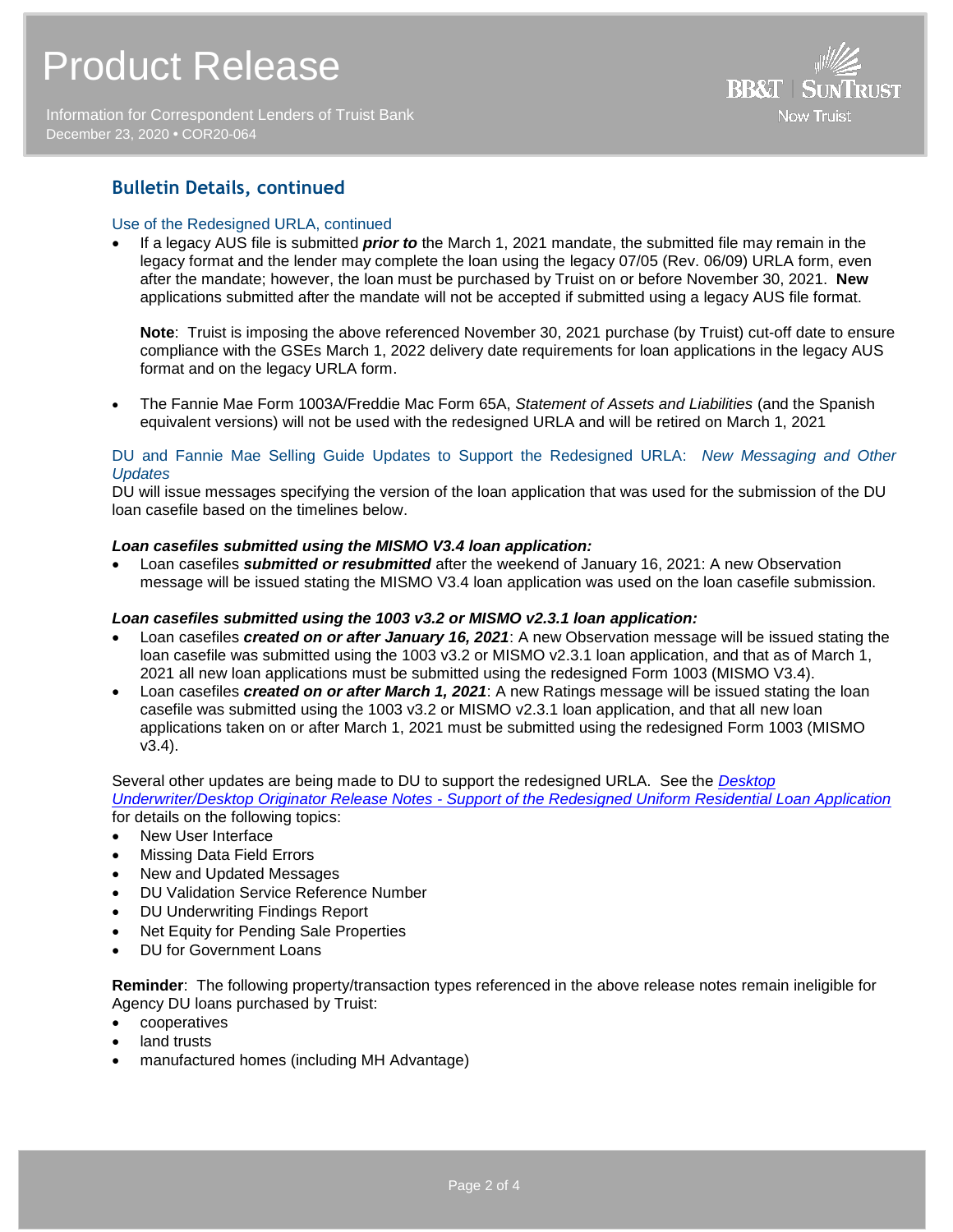Information for Correspondent Lenders of Truist Bank December 23, 2020 **•** COR20-064



## **Bulletin Details, continued**

DU and Fannie Mae Selling Guide Updates to Support the Redesigned URLA: *New Messaging and Other Updates*, continued

Fannie Mae Selling Guide updates to support the redesigned URLA are detailed in [Fannie Mae Announcement](https://singlefamily.fanniemae.com/media/document/pdf/announcement-sel-2020-07-selling-guide-updates)  [SEL-2020-07](https://singlefamily.fanniemae.com/media/document/pdf/announcement-sel-2020-07-selling-guide-updates) as summarized below:

- The terms "loan application" and "Form 1003" generally mean the same thing. The term "online loan application" refers to the DU user interface (or the lender's loan origination system) where data is collected that is not on the Form 1003.
- To account for changes in the location of data between the current and redesigned forms, where possible, Fannie Mae has removed references to specific Form 1003 section numbers and field names.
- Where necessary for clarity, Fannie Mae has added specific references to fields in Form 1003 (7/05 rev.6/09) and Form 1003 (1/2021).
- Fannie Mae has added some new fields that are on the redesigned Form 1003 that have related guidelines. For example, separate maintenance income has been added to alimony and child support income guidance. Grants are considered donations from others and no longer referred to as gifts.
- Fannie Mae has retained some information that is on the current Form 1003 but no longer in the redesigned Form 1003.

#### LPA Updates to Support the Redesigned URLA: *New Messaging and Instructions for an Alimony Obligation and Affordable Seconds for Agency LPA Loans*

- LPA will issue new messages to support the implementation of the redesigned URLA. [Click here](https://sf.freddiemac.com/content/_assets/resources/pdf/fact-sheet/december-2020-lpa-feedback-messages.pdf) to view the four new URLA related messages.
- When entering an alimony obligation with the updated LPA Specification v5.0.06, select "Alimony" for Income Type and enter it as a negative number. If the borrower also receives alimony income, select the applicable income type(s) of "Alimony" for Income Type and enter the amount received. Lenders will no longer need to manually add applicable income type(s) together and subtract out any obligations. These revised instructions must be used with the implementation of the redesigned URLA.
- The updated Loan Product Advisor v5.0.06 technical specifications contain new data fields to enable lenders to accurately identify Affordable Seconds with no payment requirements before the due date of the 61<sup>st</sup> monthly payment. See [Freddie Mac Bulletin 2020-26](https://guide.freddiemac.com/ci/okcsFattach/get/1003910_7) *(table on pages #3-4)* for the revised data entry instructions. These revised instructions must be used with the implementation of the redesigned URLA.

#### *Note for Correspondent Lenders Who Do Not Implement the Redesigned URLA until March 1, 2021*

o Mortgages with Affordable Seconds treated as a gift in LPA remain ineligible for purchase by Truist *(an existing Truist overlay)*. This overlay will no longer be applicable (and will be removed) with the implementation of the revised URLA.

#### Additional Information

For additional information about the redesigned URLA and updated AUS specifications, see:

- Fannie Mae's [URLA web page](https://www.fanniemae.com/singlefamily/uniform-residential-loan-application)
- Freddie Mac's [URLA/ULAD web page](https://sf.freddiemac.com/tools-learning/uniform-mortgage-data-program/ulad)

#### Revised Materials

All impacted product descriptions reflecting updates to support the implementation of the revised URLA will be published no later than January 29, 2021.